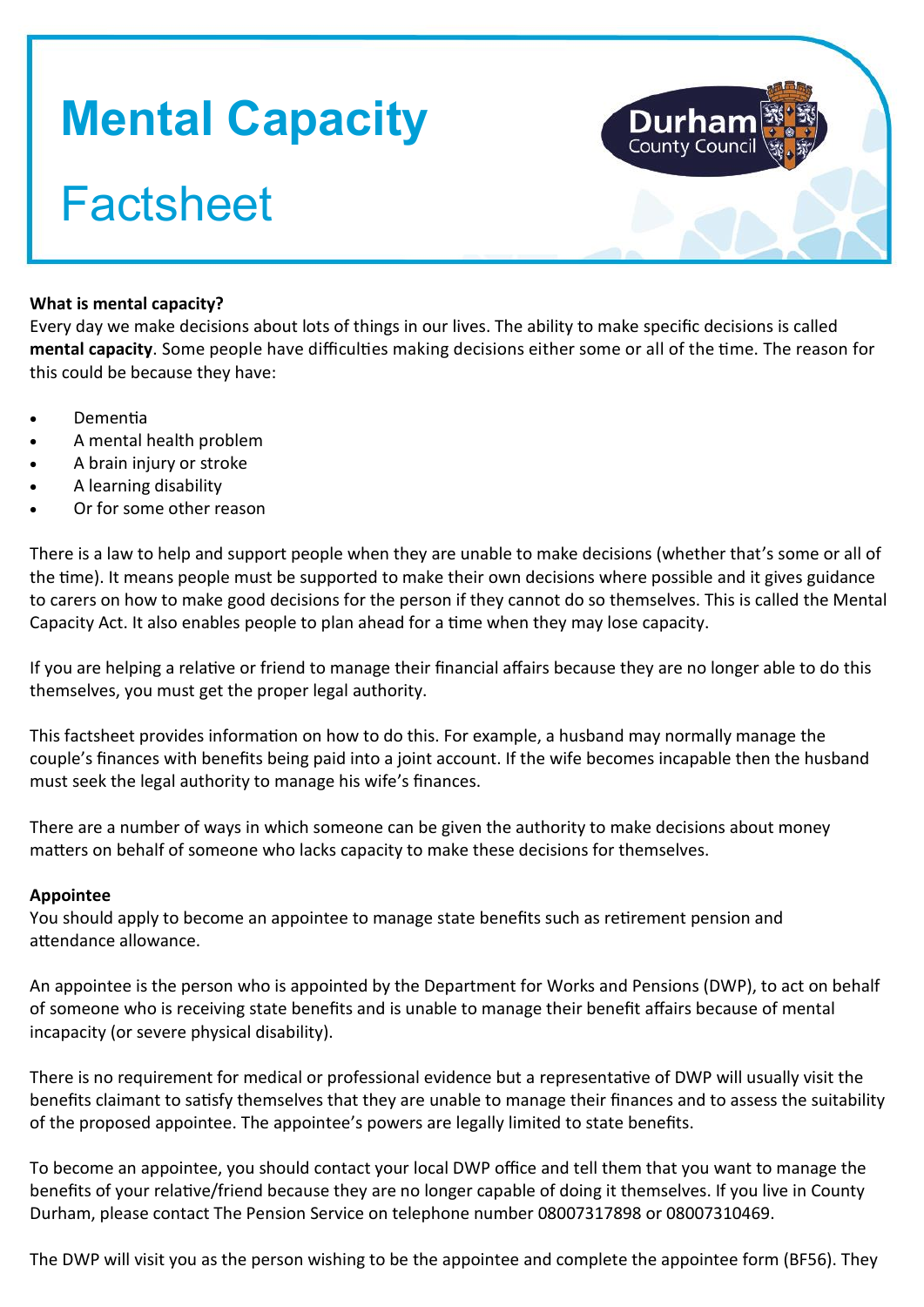will also visit the person you want to be appointee for. As an appointee you will be asked about the bank account you want the benefits to be paid into. If you are accepted as the appointee you will be given a form BF57 to confirm your appointment.

As an appointee you can only manage the DWP benefits. If as an appointee you want to manage other money and bank accounts, you will need to take further action.

### **Enduring Power of Attorney (EPA)**

An EPA allows people to choose and appoint someone (an attorney) to manage their financial affairs. It may say that the attorney can only act if the person has lost the capacity to manage their own affairs. If this is the case, then the EPA must be registered with the Office of the Public Guardian.

An EPA had to have been created before October 2007. An EPA can still be registered after 1 October 2007, but no new EPAs can now be created.

#### **Lasting Power of Attorney (LPA)**

An LPA allows people to choose and appoint someone (called an attorney) to make financial decisions if in the future they lack capacity to make these decisions for themselves. LPA forms have to be certified and then registered (for a fee) with the Office of the Public Guardian, before they can legally be used, unregistered LPAs don't give any powers to the attorney.

Forms to make and register an LPA are available from the Office of the Public Guardian (where you can also get [guidance on filling in the forms\) and from legal stationers. They are all downloadable from www.justice.gov.uk/](http://www.justice.gov.uk/forms/opg) forms/opg

A person can register their LPA with the Office of the Public Guardian while they have capacity or the attorney can register it when capacity is lost. Until it is registered it does not give the attorney any powers to take decisions.

Following registration the attorney can then manage the person's financial affairs in line with the powers given in the LPA.

Council officers, in their official capacity, are not permitted to act as an attorney for a service user.

#### **Deputy**

If the person you care for has not appointed or is unable to appoint an attorney, then you may need to apply to the Court of Protection to be appointed as a **deputy**.

A deputy is a person appointed by the Court of Protection to deal with a specific issue or range of issues to help a person who lacks capacity and who has not made an EPA or LPA with the necessary powers.

Finance deputies are appointed to look after the finances of the people who lack capacity and who need to make a range of financial decisions.

Application forms are available from the Office of the Public Guardian, and fees are charged for the process. You can also get guidance on filling in the forms. They are all downloadable from [www.justice.gov.uk/forms/opg](http://www.justice.gov.uk/forms/opg)

The Court will decide whether it thinks you are suitable to be a deputy. In most cases the application can be decided on the information given in the forms, without any formal hearing. The Office of the Public Guardian is responsible for supervising and supporting deputies. There are fees for the costs of the application process and for ongoing supervision and these are recoverable from the resources of the person whose finances are being looked after.

We can act as a deputy when there is no one else able or willing to take on the role.